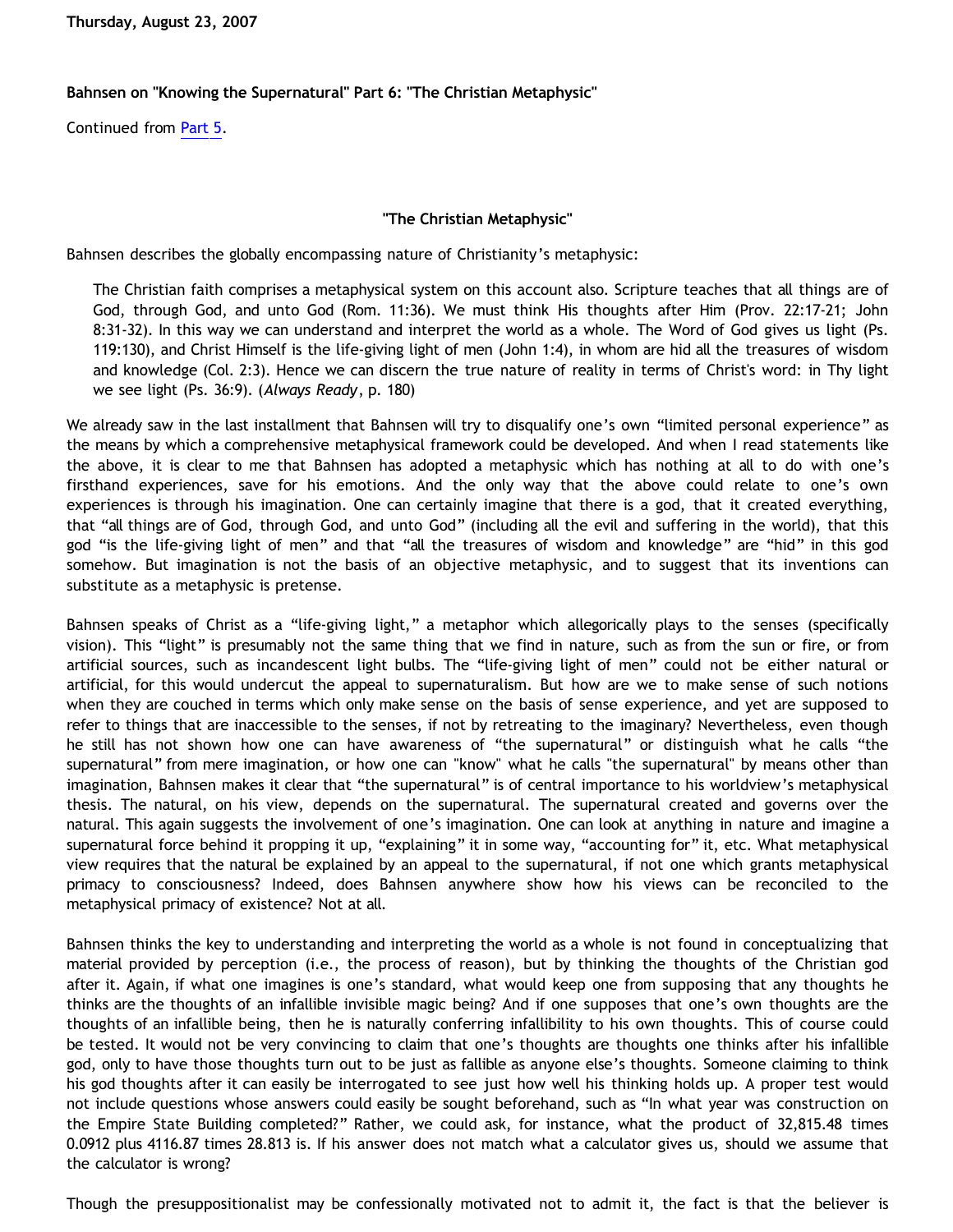stuck with non-believers on this point. We think our own thoughts, and pretending otherwise does not produce a method by which "we can understand and interpret the world as a whole." Such pretense is an attempt to fake reality, and no value can come from it. An attempt to fake reality surrenders thought to the arbitrary, such that no legitimate thinking can be claimed at that point. It constitutes an evasion in the guise of a "pious truth."

Bahnsen further elaborates the "Christian metaphysic":

The Bible sets forth a definite metaphysical scheme. It begins with God who is a personal, infinitely perfect, pure spirit (Ex. 15:11; Mal. 2:10; John 4:24). The triune God (2 Cor. 13:14) is unique in His nature and works (Ps. 86:9), self-existent (Ex. 3:14; John 5:26; Gal. 4:8-9), eternal (Ps. 90:2), immutable (Mal. 3:6), and omnipresent (Ps. 139:7-10). Everything else that exists has been created out of nothing (Col. 1:16-17; Heb. 11:3), whether the material world (Gen. 1:1; Ex. 20:11), the realm of spirits (Ps. 148:2, 5), or man. (*Always Ready*, p. 180)

One can easily claim that "the Bible sets forth a definite metaphysical scheme," but one could just as easily make the same claim in regard to the tales of Tolkien, Baum, Lucas, Rowling, and other story-writers. It could also be said about the sacred texts of non-Christian religions. The bible has a god which "is a personal, infinitely perfect, pure spirit," while the worlds of Rowling, Tolkien and Baum are populated by warlocks and witches, and the outcomes in the ancient and distant galaxies of *Star Wars* are determined by an everpresent, omniscient and omnipotent cosmic power called "the Force." Modern mysticism shares the same fundamentals with the mysticism of the ancients. Boiled down to their implications for the subject-object relationship, storylines like those found in the bible are essentially no different from those by modern fantasy writers in that their mystical dabbling is inspired by the primacy of consciousness metaphysics. The common denominator joining each into one is the directive and regulating role of the imagination.

At root, Bahnsen's metaphysic thus shares with other versions of fantasy the same orientation between subject and object, both in content and in method. The content of such stories grants, to one degree or another, metaphysical primacy to a conscious power, and the method involved in informing such stories is governed by the imagination (cf. "whatever surpasses the limits of nature").

Bahnsen outlines the Christian metaphysic as it pertains to man as follows:

Man was created as the image of God (Gen. 1:27), a being who exhibits both a material and immaterial character (Matt. 10:28), surviving bodily death (Eccl. 12:7; Rom. 2:7) with personal awareness of God (2 Cor. 5:8), and awaiting bodily resurrection(I Cor. 6:14; 15:42-44). (*Always Ready*, p. 180)

Here Bahnsen affirms the standard biblical view that "man was created in the image of God," and yet this is a most puzzling doctrinal affirmation given what we know of man and what Christianity claims about its god. Man, for instance, is physical, biological, mortal, corruptible, destructible, imperfect, neither omniscient nor infallible, given to his passions, prone to making mistakes and capable of moral improprieties. On the other hand, however, the Christian god is said to be non-physical, non-biological, immortal, incorruptible, indestructible, perfect, omniscient, infallible, imperturbable, unerring and incapable of moral improprieties. Man faces a fundamental alternative, namely life versus death, and has needs that he must meet in order to continue existing, while the Christian god does not face any such fundamental alternative (it is supposed to be immortal, eternal and indestructible). In the language of analytic philosophy, the Christian god is said to be "necessary," while man is supposed to be "contingent." And while we are supposed to accept the claim that the Christian god is a perfect creator, it is hard to see how one could sustain this view given the imperfections, not only in men, but also in the world, which is constantly undergoing change. Wouldn't the product of a creator that is perfect also be perfect? So in what way is man " created as the image of God"? It could not be man's rational nature, for rationality assumes non-omniscience. Rationality is the commitment to reason as one's only means of knowledge and his only guide to action. An omniscient and infallible mind would have no need for any means of knowledge, for it would already possess all knowledge infallibly. So a means of knowledge could only imply a starting point of non-omniscience and an ability to error, and the Christian god is said not to have either of these conditions. Also, rationality is a *conceptual* faculty, and [as I have already shown](http://bahnsenburner.blogspot.com/2007/04/would-omniscient-mind-have-knowledge-in.html), an omniscient mind would not possess its knowledge in the form of concepts, such as man does.

Bahnsen says that man is "a being who exhibits both a material and immaterial character." But what exactly could this mean? How does man "exhibit" a character in this sense? Objectivism views man as an *integrated* being of both *matter* and *consciousness*. The axiom of consciousness is affirmed by Objectivism at its foundations. But above we saw Bahnsen affirm that the believer "must respond to the onslaught of the unbeliever by attacking the unbeliever' s position at its foundations." This could only mean that as a Christian he must find the axiom of consciousness objectionable for some reason - namely because a non-believer has affirmed it. So he is committed to rejecting it,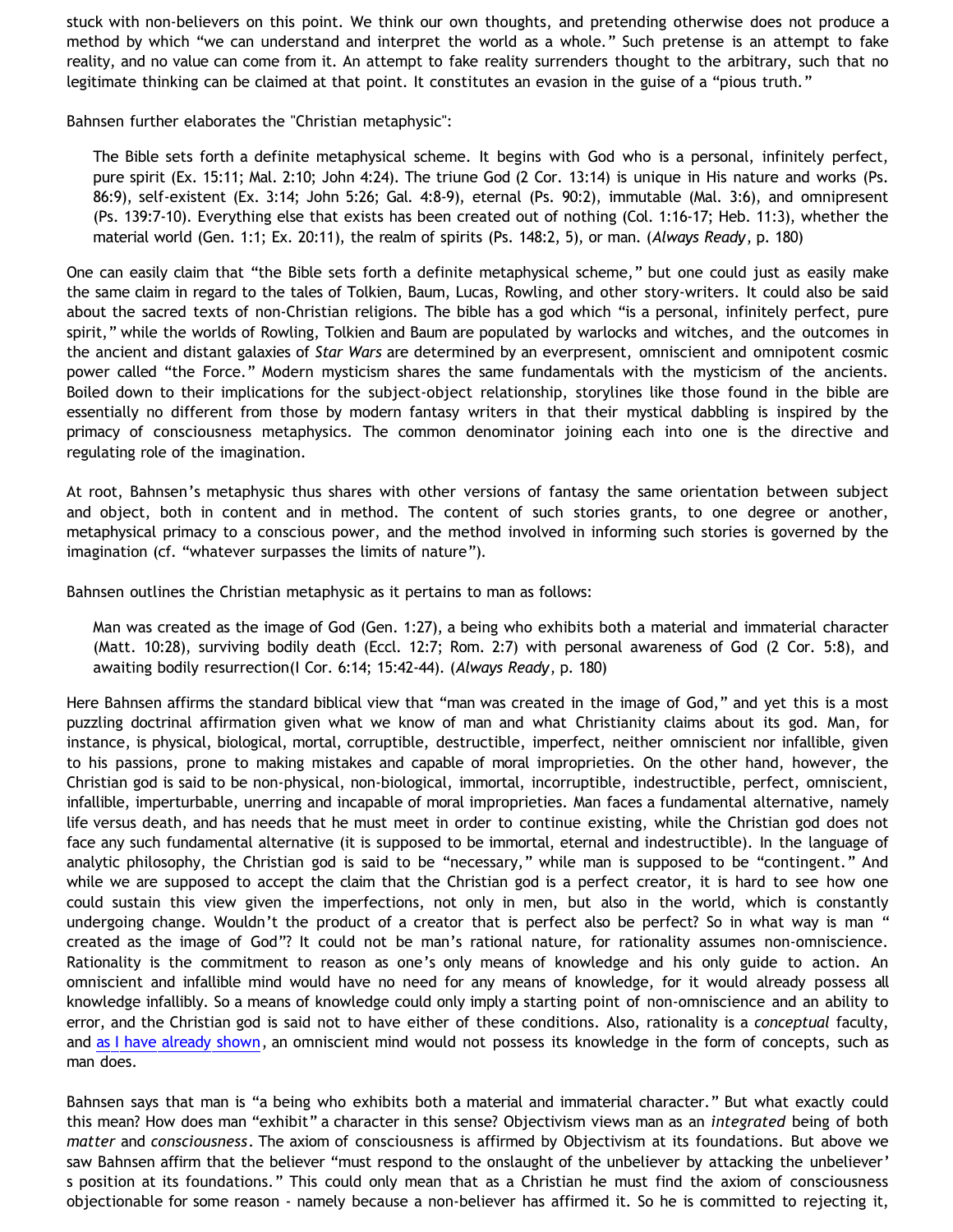even though such rejection involves an act of consciousness. Frequently apologists seem to have some aspect of consciousness in mind whenever they speak of things "immaterial," such as "spirits." But if consciousness is rejected as a matter of apologetic principle, then it would be inconsistent to turn around and affirm consciousness in Christianity's doctrines. Bahnsen needs to make up his mind, and live with the results.

Also, Bahnsen mentions a "personal awareness of God," presumably something the believer is supposed to have. In mentioning it, Bahnsen acknowledges that it is an issue, that awareness of the supernatural deity central to Christianity is something the believer allegedly possesses. But Bahnsen nowhere identifies the *means* by which the believer is supposed to have such awareness. To be aware of the Christian god, for instance, does the believer look *outward*, or does he look *inward*? What options are available, besides the senses, if this awareness is supposedly had by looking outward? Bahnsen does not say. If the believer acquires awareness of the Christian god by looking inward, then the question of how one distinguishes between what one calls the Christian god and what he may merely be imagining becomes a central concern.

Bahnsen also makes mention of the notion of an afterlife as part and parcel of his worldview's metaphysical view of man. Here, as with many other doctrinal affirmations, Bahnsen radically departs from science and affirms Christianity 's view of man on what could only be a storybook basis. Of course, anyone can *imagine* that man has a soul which survives his "bodily death" and floats like a vapor up to a magic kingdom somewhere beyond the cosmos. But again, imagination is not reality. I have pointed out before that the cross is a most fitting symbol of death, which makes it the ideal symbol for the Christian worldview. The Christian view of man was eloquently summarized by Ayn Rand as follows:

They have taught man that he is a hopeless misfit made of two elements, both symbols of death. A body without a soul is a corpse, a soul without a body is a ghost – yet such is their image of man's nature: the battleground of a struggle between the corpse and a ghost, a corpse endowed with some evil volition of its own and a ghost endowed with the knowledge that everything known to man is non-existent, that only the unknowable exists. (*For the New Intellectual*, p. 138)

Rather than viewing man as an *integrated* being, religion wants to *disintegrate* man by tearing him asunder. His " flesh" is that necessary evil that the Christian god, in its self-immolating mercy (which we are supposed to believe temporarily squelched its jealousy and wrath), took on as it allowed itself to be gestated, birthed, raised, spat upon, praised, worshipped, flogged, crucified and resurrected. In reptilian manner the flesh was shed and the soul was set free from its constraints. The grave now held a promise not achievable while still residing in flesh, and morticians could finally serve as gatekeepers to a further installment of the Christian fantasy: eternity in an imaginary realm populated by imaginary beings, where "the chosen" live happily ever after.

Bahnsen goes on with his description of the Christian metaphysic:

In creation God made all things according to His unsearchable wisdom (Ps. 104:24; Isa. 40:28), assigning all things their definite characters (Isa. 40:26; 46:9-10). God also determines all things by His wisdom (Eph. 1:11) preserving (Neh. 9:6), governing (Ps. 103:19), and predetermining the nature and course of all things, thus being able to work miracles (Ps. 72:18). The decree by which God providentially ordains historical events is eternal, effectual, unconditional, unchangeable, and comprehensive (e.g., Isa. 46:10; Acts 2:23; Eph. 3:9-11). (*Always Ready*, p. 180)

This statement resoundingly confirms the Objectivist analysis of religious thought, specifically the conclusion that the religious view of the world reduces to the primacy of consciousness metaphysics (i.e., subjectivism). Notice how consistently the primacy of consciousness is assumed in the points which Bahnsen emphasizes:

- "God made all things according to His unsearchable wisdom" - this puts "wisdom," which is a faculty of consciousness, prior to the "things" which were "created," and that includes "all things." On this view it is clear: existence is a result of prior conscious activity.

- "assigning all things their definite character" - this again puts conscious activity prior to the nature of any thing which could serve as a distinct object of that consciousness. On this view it is clear: identity is the result of prior conscious activity.

- "God also determines all things by His wisdom..., preserving..., governing..., and predetermining the nature and course of all things" - this means that whatever happens conforms to the intentions of a consciousness. On this view it is clear: whatever happens in the world is the result of prior conscious activity.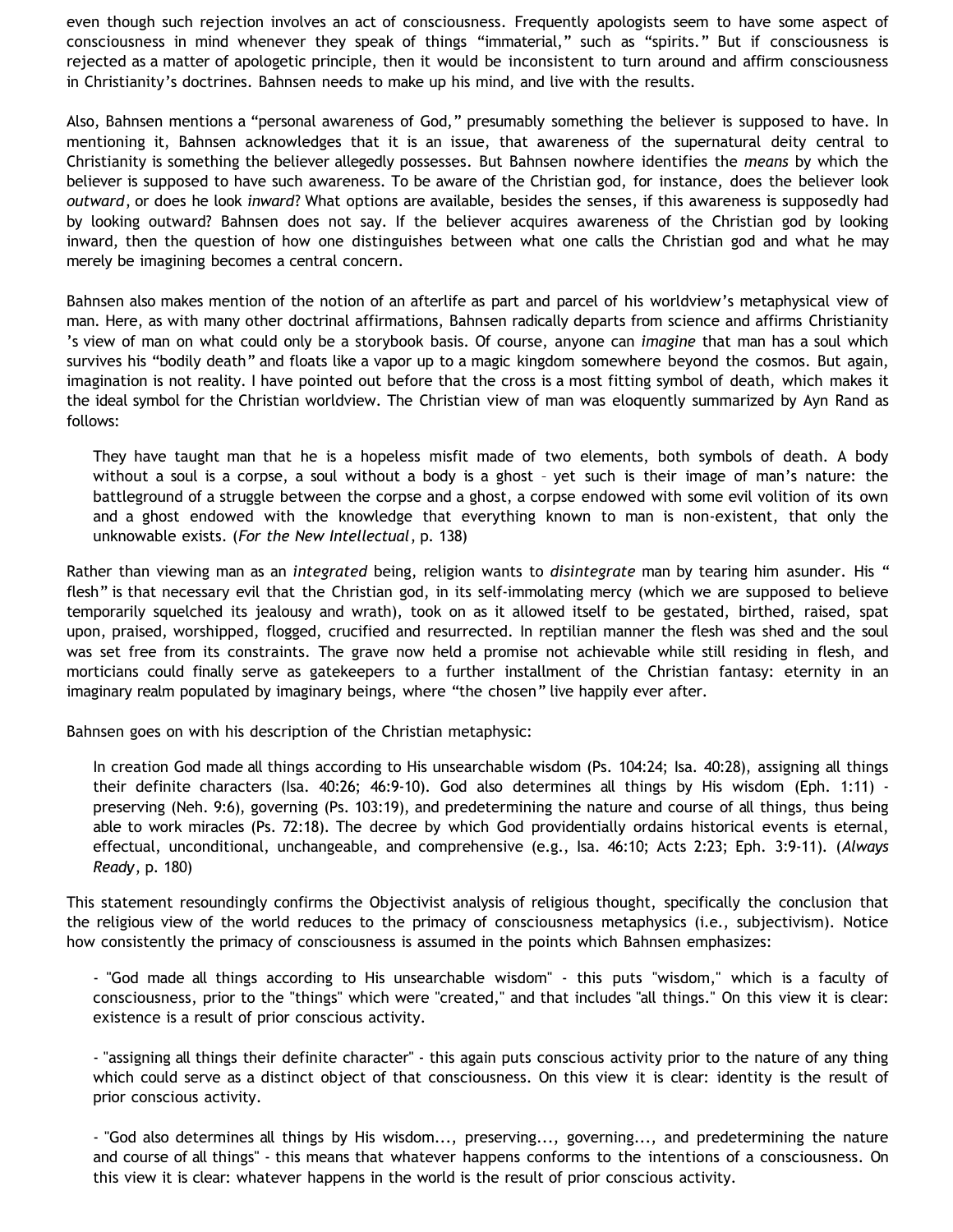- "thus being able to work miracles" - this means that the ruling consciousness can revise the identity of any object at will. On this view it is clear: the universe is analogous to one very long and involved cartoon, where the cartoonist makes whatever it wants appear and be whatever it wants.

Bahnsen says that "the decree by which God providentially ordains historical events is eternal, effectual, unconditional, unchangeable and comprehensive." Because it is "eternal" and "unchangeable," it sounds like even god cannot change it, which seems to render it quite powerless before its own decrees. This would render its omnipotence utterly useless, for its unchangeable decree would lock it into whatever course has been decreed, resulting in an unending circle. So not only is the primacy of consciousness consistently affirmed in the Christian religion, the power which Christians attribute to their god is self-defeating anyway.

Apparently not concerned with these problems, Bahnsen goes on to say:

These truths are paradigmatic for the believer; they are ultimate principles of objective reality, to be distinguished from the delusions set forth in contrary views of the world. What the unbelieving world sees as wisdom is actually foolish (I Cor. 1:18-25). (*Always Ready*, p. 180)

It is through statements like these, which are thrown out in a "defend at all cost" manner, which amusingly paint the apologist into a most uncomfortable corner. It does so by conceding to his opponents precisely what the apologist wants to deny them. Now he is committed to calling whatever the non-believer may affirm "delusional," by virtue of the fact that they are "set forth in contrary views of the world." No matter what the non-believer affirms – even if they are undeniable truths – Bahnsen has already classed it as "actually foolish." For instance, I see truth, knowledge, reason, values, rational self-interest, and individual rights as points of wisdom. So given what Bahnsen is telling us here, he thinks each of these things are "delusions" and "actually foolish."

In spite of this self-defeating approach, Bahnsen insists that everyone else is wrong:

Since the minds of the unbelieving are blinded (2 Cor. 4:4), they err according to the faith described above, thus having only a "knowledge falsely so-called" (I Tim. 6:20-21). (*Always Ready*, p. 180-181)

Sensing that he has no rational defense for his position - and yet unwilling to admit it, Bahnsen opts for an easy copout: everyone who doesn't agree with his position is "blinded." Accordingly, he's right, and anyone who does not believe what he claims, is cognitively defective. That takes care of that, right? Perhaps it helps to chase away doubts in the minds of those who are simply determined to affirm their religious programming at all costs, but only momentarily. Unfortunately for the apologist who takes this route, the doubts will of course continue to linger, and for good reason. It's certainly not an intellectual approach to these matters. (It calls to mind the image of a stubborn pre-teen who plugs up his ears and shuts his eyes tight while screaming "I'm right! You're wrong! I'm right! You're wrong!" over and over again to silence any unwanted input.)

Meanwhile, it is not likely that non-believers in general are going to be very moved by Bahnsen's charge of error when it comes to getting his faith-based confessions right; after all, they're non-believers, and they would be wise to consider the source. But again, Bahnsen commits himself to calling whatever a non-believer professes to know "false," even before he knows what it might be. It's hard to see how this could be considered at all responsible. For instance, I know that there is a reality. According to what Bahnsen affirms here, this is "knowledge falsely so-called," simply because I, a non-believer, am affirming it. Let Bahnsen have it his way. But that would amount to saying there is no reality. Why should we believe this? Because Bahnsen has no actual defense for his belief in "the supernatural" (he doesn't even address the most basic questions when he sets out to pontificate on "The Problem of the 'Super-Natural'"), he has little option but to take the low road.

Not that it can do his position any good, Bahnsen gives an example of what he means:

For instance, resting in the appearance of total regularity, an unbelieving metaphysic does not teach that Christ will come again to intervene in the cosmic process to judge men and determine their eternal destinies (cf. 2 Peter 3:3-7). (*Always Ready*, p. 181)

The non-believer who does not believe that "Christ will come again" is simply being consistent, then. By virtue of his non-belief, he does not adopt a worldview which does "teach that Christ will come again." He may not even believe that the Christ depicted in the New Testament actually came the first time around to begin with. But notice how Bahnsen's own characterization of the non-believer's consistency indicates that *irregularity* is key to holding the Christian view of the world. If "an unbelieving metaphysic" is thought to need to "rest on the appearance of total regularity" in order not to "teach that Christ will come again to intervene in the cosmic process to judge men," this